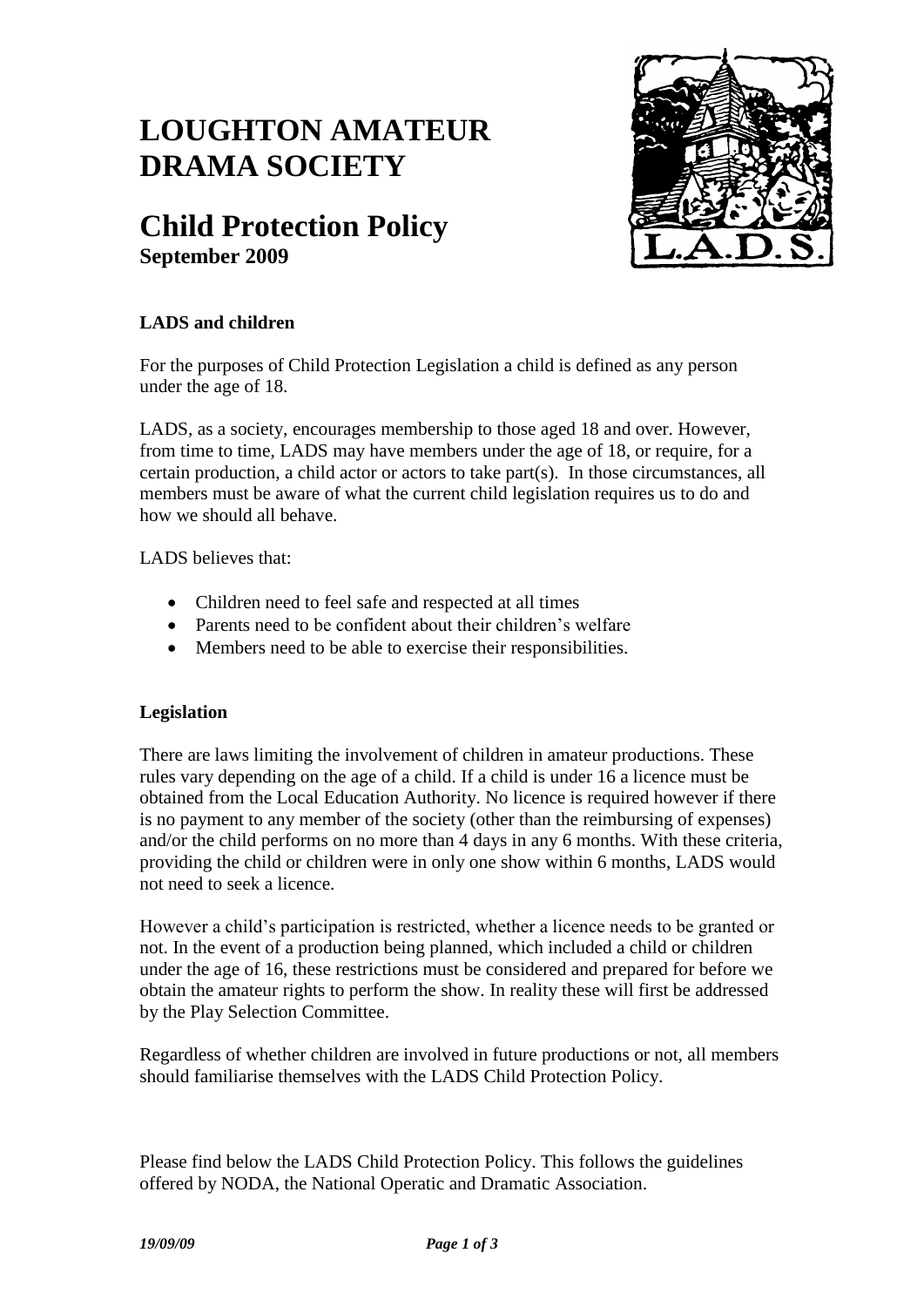#### **Policy**

The Loughton Amateur Dramatic Society recognizes its duty of care under the Children and Young Persons Act 1963, the Child (Performances) Regulations 1968, the Protection of Children Act 1999 and the Criminal Justice and Court Services Act 2000.

The society recognizes that abuse can take many forms, whether it be physical abuse, emotional abuse, sexual abuse or neglect. The society is committed to practice which protects children from harm. All members of the society accept and recognize their responsibilities to develop awareness of the issues which cause children harm.

The society believes that:

- the welfare of the child is paramount;
- all children, whatever their age, culture, disability, gender, language, racial origin, religious beliefs and/or sexual identity have the right to protection from abuse;
- all suspicions and allegations of abuse should be taken seriously and responded to swiftly and appropriately;
- all members and employees of the society should be clear on how to respond appropriately.

The society will ensure that:

- all children will be treated equally and with respect and dignity;
- the duty of care to children will always be put first;
- a balanced relationship based on mutual trust will be built which empowers the children to share in the decision-making process;
- enthusiastic and constructive feedback will be given rather than negative criticism;
- bullying will not be accepted or condoned;
- all adult members of the society provide a positive role model for dealing with other people;
- action will be taken to stop any inappropriate verbal or physical behaviour;
- it will keep up-to-date with health  $&$  safety legislation;
- it will keep informed of changes in legislation and policies for the protection of children;
- it will undertake relevant development and training;
- it will hold a register of every child involved with the society and will retain a contact name and number close at hand in case of emergencies.

The society has child protection procedures which accompany this policy. However because LADS does not regularly use children in productions these will be adapted dependent on the differing circumstances for each production but will never be less than the minimum standard required and will always aspire to Best Practice.

The society will have a dedicated Child Protection Officer, who is in charge of ensuring that the child protection policy and procedures are adhered to for each separate production involving children. In the meantime questions on Child Protection should be addressed to the Chairman.